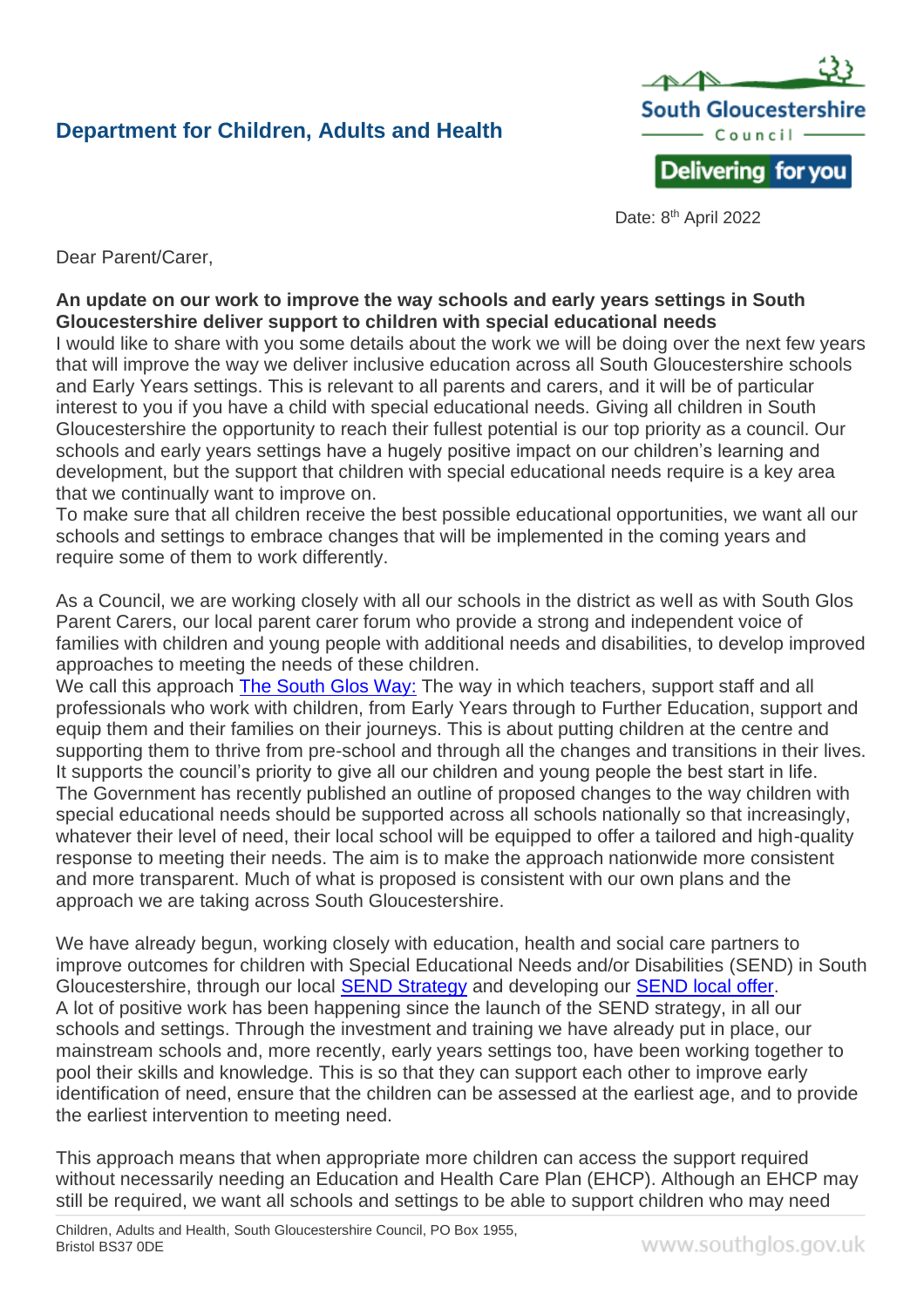# **Department for Children, Adults and Health**



extra help more quickly. We know that sometimes, minor changes earlier on in a child's development can prevent the need for more significant interventions later.

When an EHC plan is required, we also want to ensure that the arrangements we have in place across local schools and settings work in the best interests of children, wherever the child lives in South Gloucestershire. This means adopting a single, consistent, and fair approach county-wide. As the population of children with special educational needs increases, we also want to ensure that financial resources are targeted effectively, based on the needs of the child, so that we can sustain a high-quality response across the County. A recent analysis of expenditure on special educational needs in South Gloucestershire highlights that we spend significantly more than the average local authority, yet the quality of all services and the educational outcomes of all children are not yet as good as we should expect. The reality is that we need to spend our money more effectively so that **all** children can get the best start in life, whatever their needs.

#### **Changes to the way we fund and deliver support services for SEND in schools and early years settings**

We have been working closely with both mainstream and specialist schools and early years settings to develop proposals for a new comprehensive and transparent banding model, with new ways to allocate funding to schools to meet the needs of children who need support through an Education, Health, and Care Plan.

We have asked our schools to sign up to changes to the way we arrange, commission, and pay for support for young people with SEND. These changes are part of a larger plan to improve arrangements for SEND, summarised as follows:

- We will allocate the money we spend on supporting children and young people with SEND differently. Overall, funding for schools in mainstream is increasing, but a share of what is allocated specifically to support SEND services will be shifted from schools to deliver training and expertise in the early years sector, so that they can support children and their families earlier and better where early intervention will help children's development.
- We are introducing a transparent set of bands with funding levels attached to them so that whatever a child's needs are and wherever they go to nursery, school or college, there is fairness in allocating funding and the level of funding is proportionate to the needs of the child.
- We want all our mainstream schools to be more inclusive for pupils with a range of SEND so that more children can go to their local school with their friends and have an increasingly complex range of needs fully met. We also want to be able to offer more specialist care locally and reduce our reliance on the independent sector, where provision is generally delivered a long way from home, family, and the local community.
- We want schools and early years settings to build on the work of our existing school cluster model, which is about sharing best practice, school-to-school support; and working collaboratively when commissioning support services for children with specific needs so that it is done more cost effectively.

Making these changes will take time, but our objective is to ensure that children and young people from South Gloucestershire can achieve their potential from an early age and continue to be supported throughout their life in their local community. These changes will allow us to meet the increasing needs of our local population, spend our resources more effectively and most importantly continue to improve the support provided.